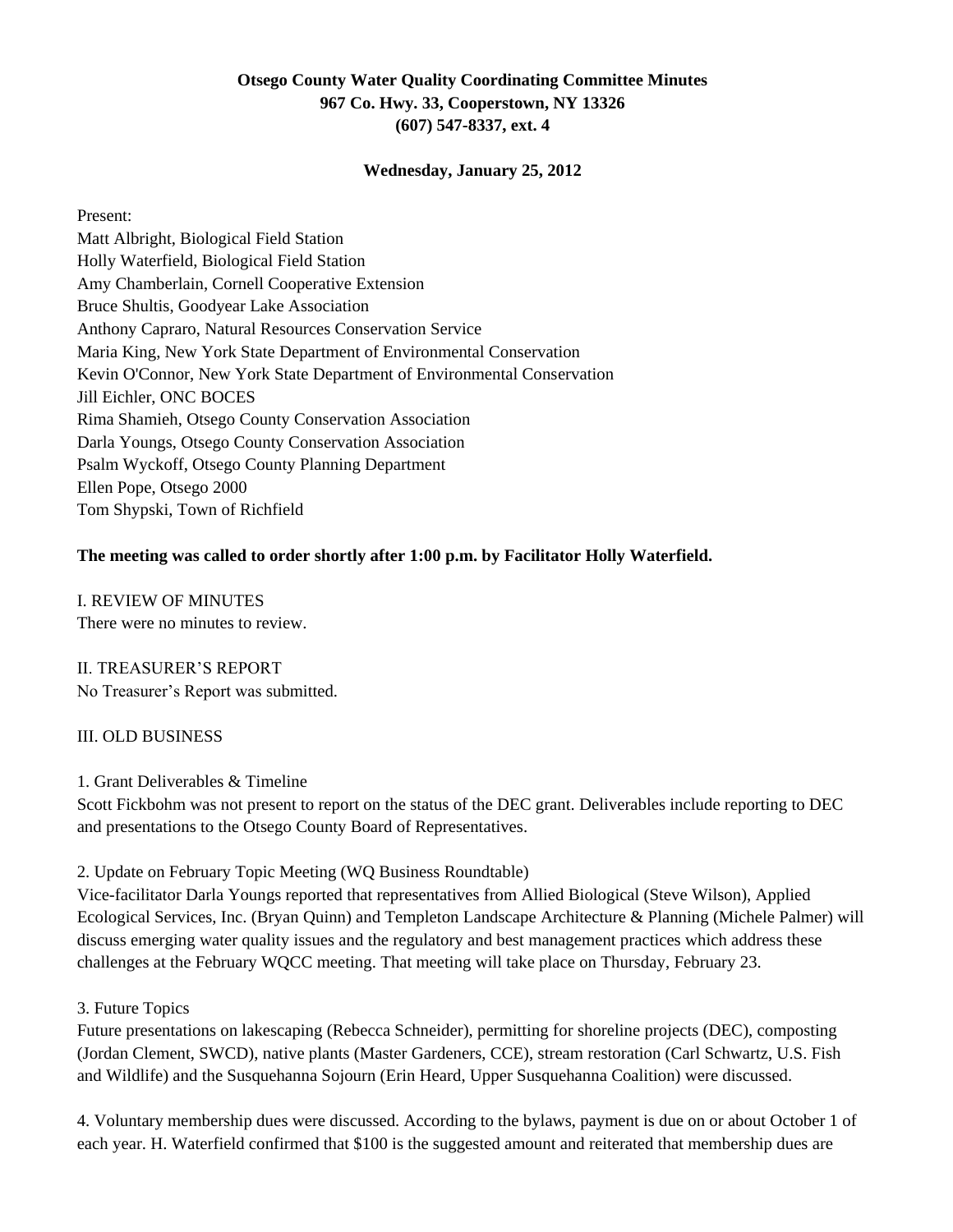entirely voluntary. Ellen Pope asked for some sort of e-mail reminder and/or paper trail. Waterfield said she would circulate a reminder to all WQCC membership organizations.

IV. NEW BUSINESS

1. Nomination and Election of Officers

a. Facilitator: H. Waterfield nominated D. Youngs, with a second by E. Pope.

b. Vice-facilitator: E. Pope nominated H. Waterfield, with a second by D. Youngs

c. Secretary: H. Waterfield nominated E. Pope, with a second by D. Youngs

# **A vote was taken, and all candidates were unanimously approved. Current Treasurer Blanche Hurlbutt will remain in that position.**

2. Lakes Festival Planning Committee

Discussion of the Lakes Festival – a. Committee Members and b. Tentative Date – included:

• 2021 is an "on" year for this bi-annual event.

• There seems to be lots of interest in hosting the event but not as much in participating. The Lakes Festival has a lot of potential but we would like to have more commitment from WQCC member organizations in planning as well as on the day of the event.

• H. Waterfield, D. Youngs and are willing to continue on the Steering Committee. E. Pope also volunteered to serve on this committee. We would like more committee members from WQCC organizations, and recruiting community members to serve on this committee was also discussed. Five to six active committee members would be ideal.

• Sponsor and donor recruitment will need to include the solicitation letter plus follow-up phone calls and personal visits.

• Bruce Shultis said the Goodyear Lake Association hosts its own event in August so it is difficult to commit time to the Lakes Festival.

• Matt Albright volunteered his services the weekend of the event. Albright also suggested that member groups unable to participate in the planning and/or the event itself should abstain from voting on the event, as they will not be the ones called upon to do the necessary work.

# **• A vote was taken on whether or not the WQCC should hold the Lakes Festival in 2012 provided the necessary funds are secured, with some abstentions. The motion to hold the Lakes Festival in July 2012 (tentative date Saturday, July 14) was passed.**

• H. Waterfield estimated that there is somewhere in the vicinity of \$1,600 in the WQCC account reserved for the Lakes Festival.

3. Other New Business

H. Waterfield said she would like to see WQCC highlight action items from the Water Quality Strategy that we wish to act on as a committee. People should take a look at the document and identify goals that we, as a group, can work toward, e.g. projects and educational outreach, and then try to make some progress on these items in particular.

# V. DEPARTMENT REPORTS

1. Biological Field Station

- H. Waterfield and M. Albright are wrapping up the state-of-the-lake report for Canadarago Lake.
- BFS has received an NSF grant to build a field lab on the upper site.
- Waterfield and Albright are looking to become ELAP certified for certain testing parameters.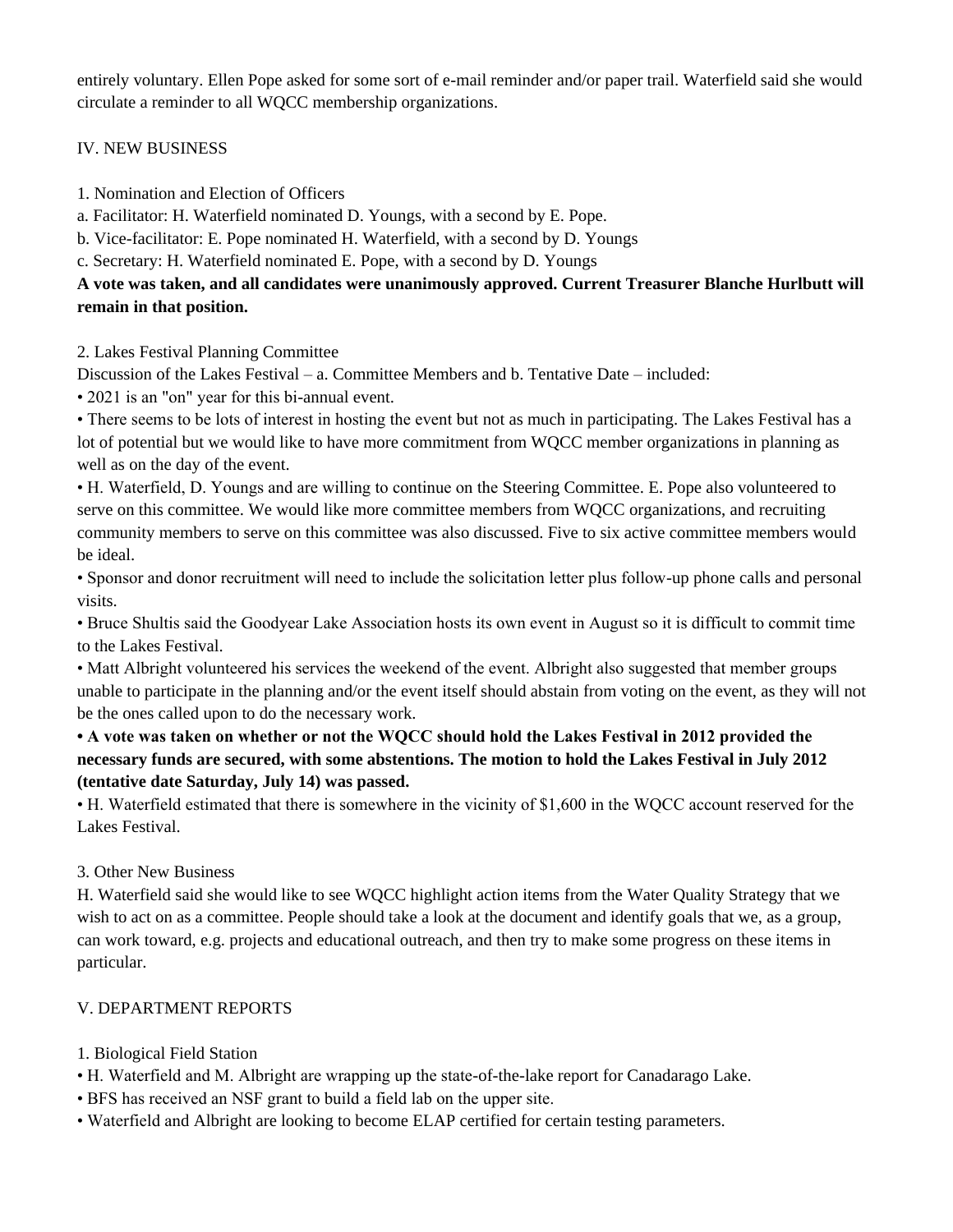2. Canadarago Lake Improvement Association

Not present to report, however Tom Shypski, Town of Richfield, provided an update:

• The wastewater treatment plant upgrade has been completed.

• Filters are working well and processing overall has been good.

3. Cooperstown Village Water Committee

Not present to report.

## 4. Cornell Cooperative Extension

• Amy Chamberlain is CCE"s farm business and market development educator since August, 2011, focusing on educational outreach and programming.

• "Annie's Project – Empowering Women in Agriculture" is a new program through CCE which offers business management courses for women in agriculture, including maple production workshops. Those with programming ideas are asked to please contact Chamberlain.

• CCE"s Master Gardeners offer workshops open to the public every second Saturday.

• CCE will have a presence at the Otsego Lakes Festival.

### 5. Goodyear Lake Association

• B. Shultis said GLA has been in conversation with Scott Wells of DEC regarding a proposed boat ramp off Silliman Road. DEC is considering revamping the current access site because the previous public access site (which is privately owned) has been closed.

• Paving of the Portlandville access site is set for 2012. GLA is partnering with OCCA and DEC on this project which, when completed, will include an educational boardwalk.

6. Natural Resources Conservation Service

• Anthony Capraro reported that signup is underway for all programs right now, among them ag management programs, energy audits, comprehensive nutrient management plans and other ongoing initiatives including the conservation stewardship program, which pays producers to keep doing a good job.

• NRCS has been busy with flood work and with the Emergency Watershed Protection Program, through which \$250,000-\$300,000 in funding is possible. Kevin O"Connor of DEC alerted Capraro to a recent e-mail confirming that more money will be available for ag.

7. NYCAMH

Not present to report.

## 8. NYS Department of Environmental Conservation

• Kevin O"Conner said he is here to get back into the flow of coming to the WQCC meetings.

• O"Connor introduced Maria King, who was hired by DEC in October to fill the new Chesapeake Bay position.

• Discussion included: wastewater treatment plant inspections; Concentrated Animal Feeding Operations (CAFOs);

stormwater; he number of inspectors; and the EPA mandates for the Chesapeake Bay Watershed.

• The EPA's Total Maximum Daily Load targets for 2017 and 2025 were suggested for a future topic meeting. O"Connor said he would see what he can do.

9. NYS Department of Health Not present to report.

10. Otsego County Conservation Association

• D. Youngs, OCCA"s new executive director, introduced OCCA"s new environmental planner, Rima Shamieh.